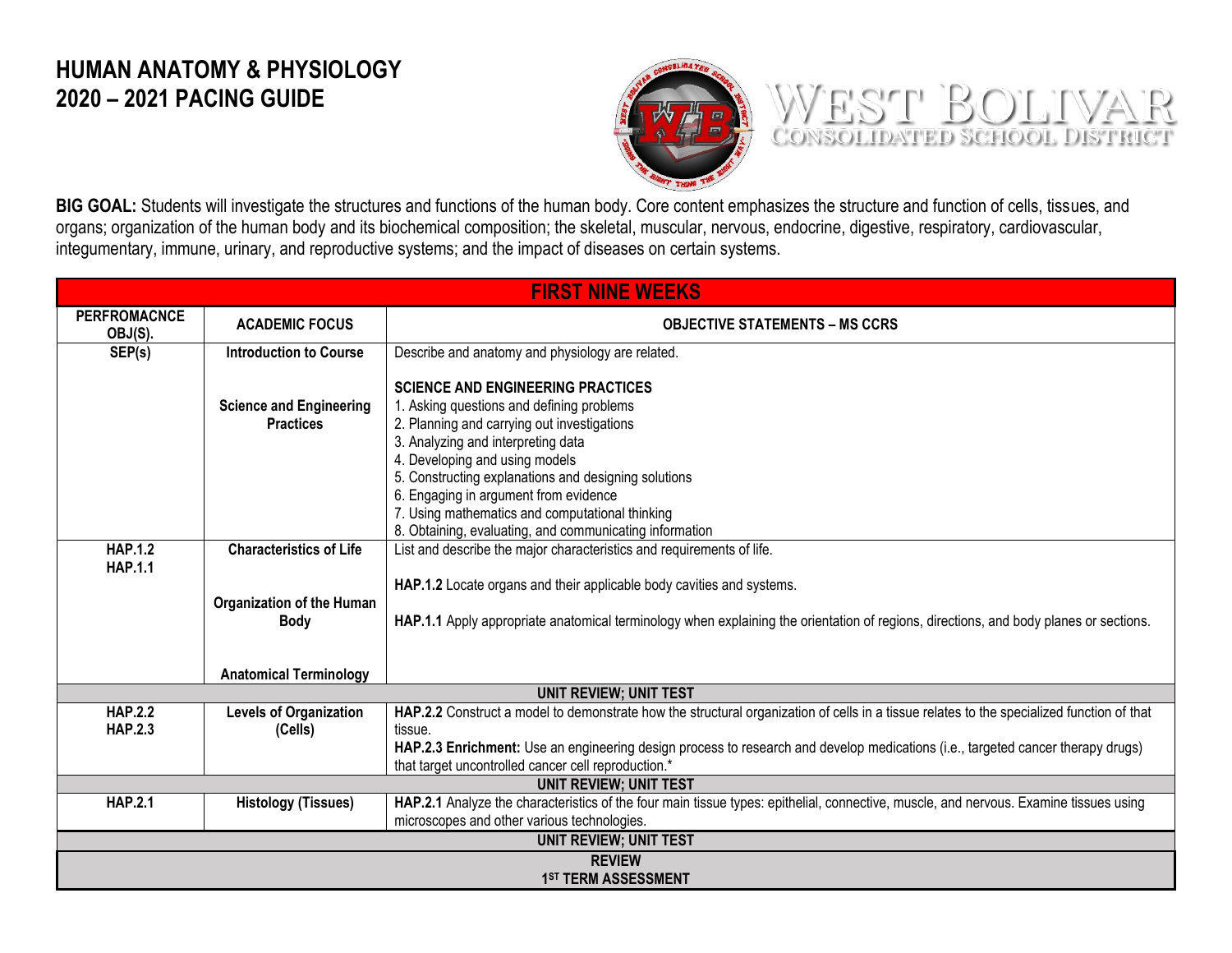|                                                                       | <b>SECOND NINE WEEKS</b> |                                                                                                                                                                                                                                                                                                                                                                                                                                              |  |
|-----------------------------------------------------------------------|--------------------------|----------------------------------------------------------------------------------------------------------------------------------------------------------------------------------------------------------------------------------------------------------------------------------------------------------------------------------------------------------------------------------------------------------------------------------------------|--|
| <b>PERFROMACNCE</b><br>OBJ(S).                                        | <b>ACADEMIC FOCUS</b>    | <b>OBJECTIVE STATEMENTS - MS CCRS</b>                                                                                                                                                                                                                                                                                                                                                                                                        |  |
| <b>HAP.3.1</b><br><b>HAP.3.2</b><br><b>HAP.3.3</b><br><b>HAP.3.4</b>  | The Integumentary System | HAP.3.1 Identify structures and explain the functions of the integumentary system, including layers of skin, accessory structures, and<br>types of membranes.<br>HAP.3.2 Investigate specific mechanisms (e.g., feedback and temperature regulation) through which the skin maintains homeostasis.<br>HAP.3.3 Research and analyze the causes and effects of various pathological conditions (e.g., burns, skin cancer, bacterial/viral      |  |
|                                                                       |                          | infections, and chemical dermatitis).<br>HAP.3.4 Enrichment: Use an engineering design process to design and model/simulate effective treatments for skin disorders (e.g.,<br>tissue grafts).*                                                                                                                                                                                                                                               |  |
|                                                                       |                          | <b>UNIT REVIEW; UNIT TEST</b>                                                                                                                                                                                                                                                                                                                                                                                                                |  |
| <b>HAP.4.1</b><br><b>HAP.4.2</b><br><b>HAP.4.3</b>                    | The Skeletal System      | HAP.4.1 Use models to compare the structure and function of the skeletal system.<br>HAP.4.2 Develop and use models to identify and classify major bones as part of the appendicular or axial skeleton. HAP.4.3 Identify and<br>classify types of joints and their movement.                                                                                                                                                                  |  |
| <b>HAP.4.4.</b><br><b>HAP.4.5</b><br><b>HAP.4.6</b><br><b>HAP.4.7</b> |                          | HAP.4.4 Demonstrate an understanding of the growth and development of the skeletal system, differentiating between endochondral<br>and intramembranous ossification.<br>HAP.4.5 Construct explanations detailing how mechanisms (e.g., Ca2+ regulation) are used by the skeletal system to maintain<br>homeostasis.                                                                                                                          |  |
|                                                                       |                          | HAP.4.6 Research and analyze various pathological conditions (e.g., bone fractures, osteoporosis, bone cancers, various types of<br>arthritis, and carpal tunnel syndrome).<br>HAP.4.7 Enrichment: Use an engineering design process to develop, model, and test effective treatments for bone disorders (i.e.,<br>prosthetics).*                                                                                                            |  |
|                                                                       |                          | <b>UNIT REVIEW; UNIT TEST</b>                                                                                                                                                                                                                                                                                                                                                                                                                |  |
| <b>HAP.5.1</b><br><b>HAP.5.2</b><br><b>HAP.5.3</b>                    | The Muscular System      | HAP.5.1 Develop and use models to illustrate muscle structure, muscle locations and groups, actions, origins, and insertions.<br>HAP.5.2 Describe the structure and function of the skeletal muscle fiber and the motor unit.<br>HAP.5.3 Explain the molecular mechanism of muscle contraction and relaxation.                                                                                                                               |  |
| <b>HAP.5.4</b><br><b>HAP.5.5</b>                                      |                          | HAP.5.4 Use models to locate the major muscles and investigate the movements controlled by each muscle. HAP.5.5 Compare and<br>contrast the anatomy and physiology of the three types of muscle tissue.                                                                                                                                                                                                                                      |  |
| <b>HAP.5.6</b><br><b>HAP.5.7</b><br><b>HAP.5.8</b>                    |                          | HAP.5.6 Use technology to plan and conduct an investigation that demonstrates the physiology of muscle contraction, muscle fatigue, or<br>muscle tone. Collect and analyze data to interpret results, then explain and communicate conclusions.                                                                                                                                                                                              |  |
|                                                                       |                          | HAP.5.7 Research and analyze the causes and effects of various pathological conditions, (e.g., fibromyalgia, muscular dystrophy,<br>cerebral palsy, muscle cramps/strains, and tendonitis).<br>HAP.5.8 Enrichment: Use an engineering design process to develop effective ergonomic devices to prevent muscle fatigue and strain<br>(e.g., carpal tunnel, exoskeletons for paralysis, or training plans to prevent strains/sprains/cramps).* |  |
| <b>UNIT REVIEW; UNIT TEST</b>                                         |                          |                                                                                                                                                                                                                                                                                                                                                                                                                                              |  |
| <b>REVIEW</b>                                                         |                          |                                                                                                                                                                                                                                                                                                                                                                                                                                              |  |
|                                                                       |                          | 2ND TERM ASSESSMENT                                                                                                                                                                                                                                                                                                                                                                                                                          |  |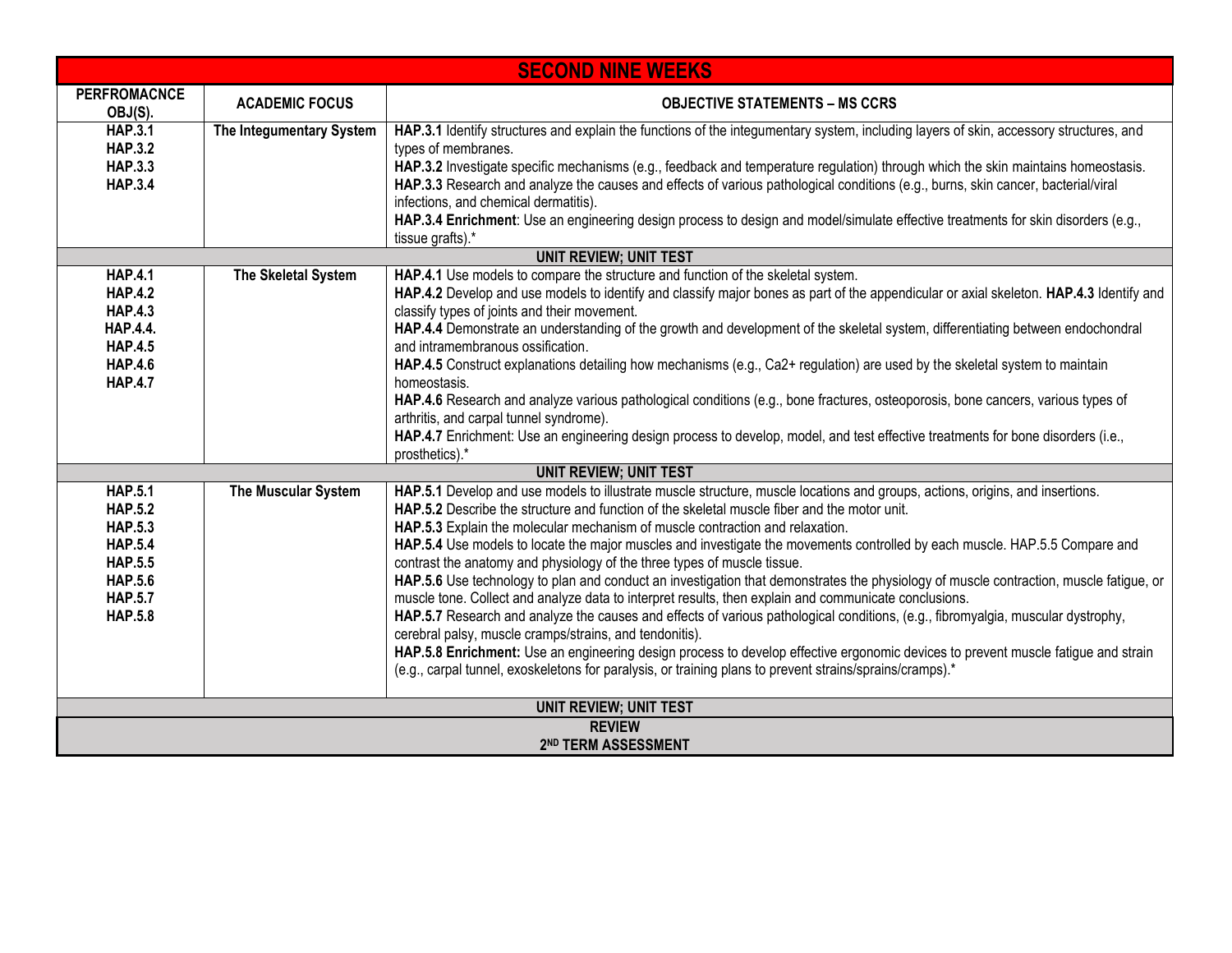| <b>THIRD NINE WEEKS</b>                                                                                                                                        |                                     |                                                                                                                                                                                                                                                                                                                                                                                                                                                                                                                                                                                                                                                                                                                                                                                                                                                                                                                                                                                                                                                                                                                                                                                                                                                                                                                                                                                                                                                                                                                                                                                                                                                     |
|----------------------------------------------------------------------------------------------------------------------------------------------------------------|-------------------------------------|-----------------------------------------------------------------------------------------------------------------------------------------------------------------------------------------------------------------------------------------------------------------------------------------------------------------------------------------------------------------------------------------------------------------------------------------------------------------------------------------------------------------------------------------------------------------------------------------------------------------------------------------------------------------------------------------------------------------------------------------------------------------------------------------------------------------------------------------------------------------------------------------------------------------------------------------------------------------------------------------------------------------------------------------------------------------------------------------------------------------------------------------------------------------------------------------------------------------------------------------------------------------------------------------------------------------------------------------------------------------------------------------------------------------------------------------------------------------------------------------------------------------------------------------------------------------------------------------------------------------------------------------------------|
| <b>PERFROMACNCE</b><br>OBJ(S).                                                                                                                                 | <b>ACADEMIC FOCUS</b>               | <b>OBJECTIVE STATEMENTS - MS CCRS</b>                                                                                                                                                                                                                                                                                                                                                                                                                                                                                                                                                                                                                                                                                                                                                                                                                                                                                                                                                                                                                                                                                                                                                                                                                                                                                                                                                                                                                                                                                                                                                                                                               |
| <b>HAP.6.1</b><br><b>HAP.6.2</b><br><b>HAP.6.3</b><br><b>HAP.6.4</b><br><b>HAP.6.5</b><br><b>HAP.6.6</b><br><b>HAP.6.7</b><br><b>HAP.6.8</b><br><b>HAP.6.9</b> | The Nervous System                  | HAP.6.1 Describe and evaluate how the nervous system functions and interconnects with all other body systems.<br>HAP.6.2 Analyze the structure and function of neurons and their supporting neuroglia cells (e.g. astrocytes, oligodendrocytes, Schwann<br>cells, microglial).<br>HAP.6.3 Discuss the structure and function of the brain and spinal cord.<br>HAP.6.4 Compare and contrast the structures and functions of the central and peripheral nervous systems. Investigate how the systems<br>interact to maintain homeostasis (e.g., reflex responses, sensory responses).<br>HAP.6.5 Enrichment: Plan and conduct an experiment to test reflex response rates under varying conditions. Using technology, construct<br>graphs in order to analyze and interpret data to explain and communicate conclusions.<br>HAP.6.6 Describe the major characteristics of the autonomic nervous system. Contrast the roles of the sympathetic and parasympathetic<br>nervous systems in maintaining homeostasis.<br>HAP.6.7 Describe the structure and function of the special senses (i.e., vision, hearing, taste, and olfaction).<br>HAP.6.8 Research and analyze the causes and effects of various pathological conditions (e.g., addiction, depression, schizophrenia,<br>Alzheimer's, sports-related chronic traumatic encephalopathy [CTE], dementia, chronic migraine, stroke, and epilepsy).<br>HAP.6.9 Enrichment: Use an engineering design process to develop, model, and test preventative devices for neurological injuries and/or<br>disorders (e.g., concussion-proof helmets or possible medications for addiction and depression).* |
|                                                                                                                                                                |                                     | <b>UNIT REVIEW; UNIT TEST</b>                                                                                                                                                                                                                                                                                                                                                                                                                                                                                                                                                                                                                                                                                                                                                                                                                                                                                                                                                                                                                                                                                                                                                                                                                                                                                                                                                                                                                                                                                                                                                                                                                       |
| <b>HAP.9.1</b><br><b>HAP.9.2</b><br><b>HAP.9.3</b><br><b>HAP.9.4</b>                                                                                           | <b>Blood</b>                        | HAP.9.1 Describe the structure, function, and origin of the cellular components and plasma components of blood.<br>HAP.9.2 Distinguish the cellular difference between the ABO blood groups and investigate blood type differences utilizing antibodies to<br>determine compatible donors and recipients.<br>HAP.9.3 Research and analyze the causes and effects of various pathological conditions (e.g., anemia, malaria, leukemia, hemophilia, and<br>blood doping).<br>HAP.9.4 Enrichment: Use an engineering design process to develop effective treatments for blood disorders (e.g., methods to regulate<br>blood cell counts or blood doping tests).*                                                                                                                                                                                                                                                                                                                                                                                                                                                                                                                                                                                                                                                                                                                                                                                                                                                                                                                                                                                       |
|                                                                                                                                                                |                                     | <b>UNIT REVIEW; UNIT TEST</b>                                                                                                                                                                                                                                                                                                                                                                                                                                                                                                                                                                                                                                                                                                                                                                                                                                                                                                                                                                                                                                                                                                                                                                                                                                                                                                                                                                                                                                                                                                                                                                                                                       |
| HAP.10.1<br><b>HAP.10.2</b><br>HAP.10.3<br><b>HAP.10.4</b><br>HAP.10.5<br>HAP.10.6<br><b>HAP.10.7</b>                                                          | The Cardiovascular<br><b>System</b> | HAP.10.1 Design and use models to investigate the functions of the organs of the cardiovascular system.<br>HAP.10.2 Describe the flow of blood through the pulmonary system and systemic circulation.<br>HAP.10.3 Investigate the structure and function of different types of blood vessels (e.g., arteries, capillaries, veins). Identify the role each<br>plays in the transport and exchange of materials.<br>HAP.10.4 Demonstrate the role of valves in regulating blood flow.<br>HAP.10.5 Plan and conduct an investigation to test the effects of various stimuli on heart rate and/or blood pressure. Construct graphs to<br>analyze data and communicate conclusions.<br>HAP.10.6 Research and analyze the effects of various pathological conditions (e.g., hypertension, myocardial infarction, mitral valve<br>prolapse, varicose veins, and arrhythmia).<br>HAP.10.7 Enrichment: Use an engineering design process to develop, model, and test effective treatments for cardiovascular diseases<br>(e.g., methods to regulate heart rate, artificial replacement valves, open blood vessels, or strengthening leaky valves).*                                                                                                                                                                                                                                                                                                                                                                                                                                                                                                          |
| <b>UNIT REVIEW; UNIT TEST</b>                                                                                                                                  |                                     |                                                                                                                                                                                                                                                                                                                                                                                                                                                                                                                                                                                                                                                                                                                                                                                                                                                                                                                                                                                                                                                                                                                                                                                                                                                                                                                                                                                                                                                                                                                                                                                                                                                     |
| <b>HAP.12.1</b><br><b>HAP.12.2</b><br><b>HAP.12.3</b><br><b>HAP.12.4</b><br><b>HAP.12.5</b><br><b>HAP.12.6</b>                                                 | The Respiratory<br><b>System</b>    | HAP.12.1 Design and use models to illustrate the functions of the organs of the respiratory system.<br>HAP.12.2 Describe structural adaptations of the respiratory tract and relate these structural features to the function of preparing incoming air<br>for gas exchange at the alveolus.<br>HAP.12.3 Identify the five mechanics of gas exchange: pulmonary ventilation, external respiration, transport gases, internal respiration, and<br>cellular respiration.                                                                                                                                                                                                                                                                                                                                                                                                                                                                                                                                                                                                                                                                                                                                                                                                                                                                                                                                                                                                                                                                                                                                                                              |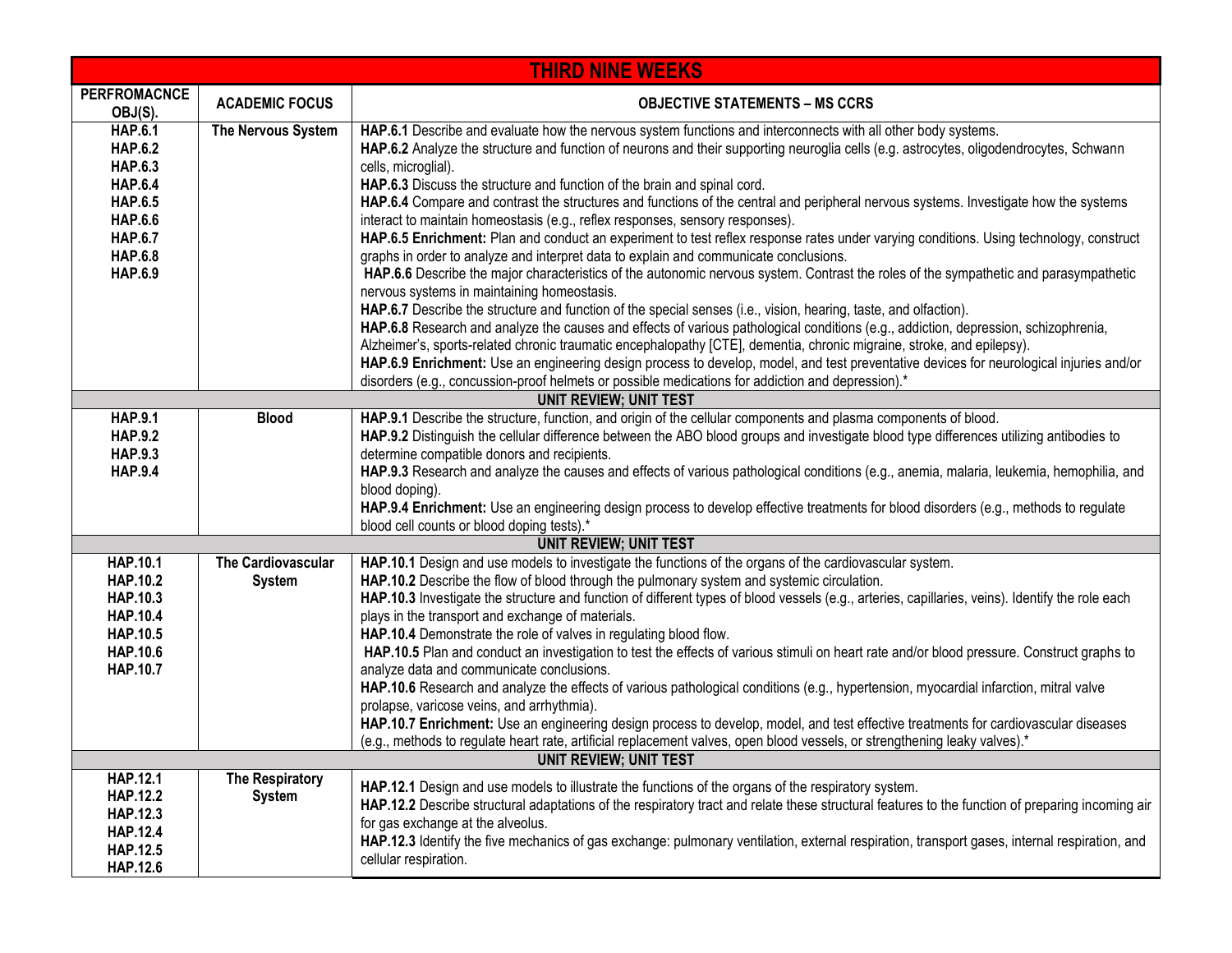|                                      | HAP.12.4 Enrichment: Use an engineering design process to develop a model of the mechanisms that support breathing and illustrate the<br>inverse relationship between volume and pressure in the thoracic cavity.*<br>HAP.12.5 Research and analyze the causes and effects of various pathological conditions (e.g., asthma, bronchitis, pneumonia, and<br>COPD).<br>HAP.12.6 Research and discuss new environmental causes of respiratory distress (e.g., e-cigarettes, environmental pollutants, and<br>changes in inhaled gas composition). |
|--------------------------------------|------------------------------------------------------------------------------------------------------------------------------------------------------------------------------------------------------------------------------------------------------------------------------------------------------------------------------------------------------------------------------------------------------------------------------------------------------------------------------------------------------------------------------------------------|
| UNIT REVIEW; UNIT TEST               |                                                                                                                                                                                                                                                                                                                                                                                                                                                                                                                                                |
| <b>REVIEW</b><br>3RD TERM ASSESSMENT |                                                                                                                                                                                                                                                                                                                                                                                                                                                                                                                                                |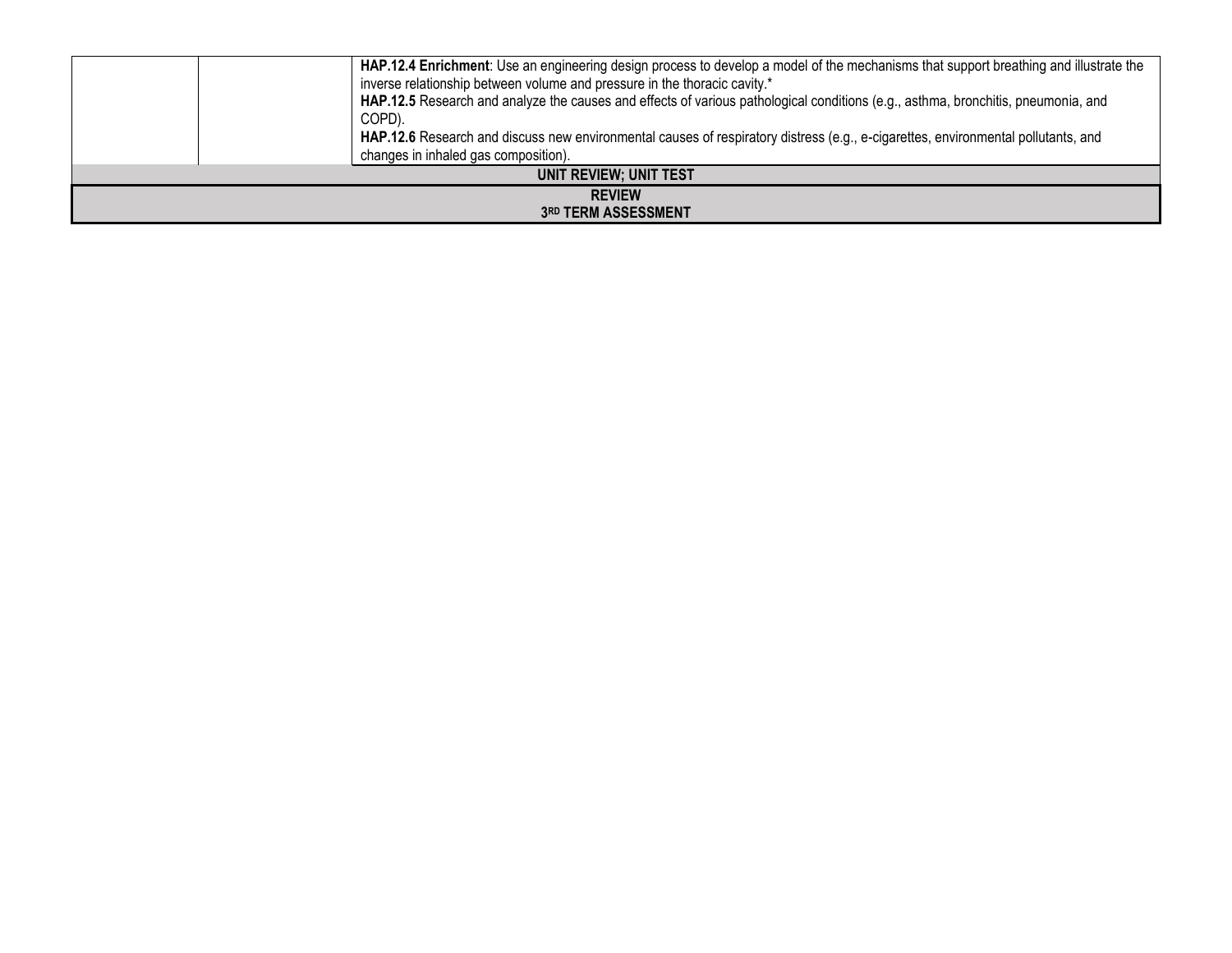| <b>FOURTH NINE WEEKS</b>                                                                                                                                                                   |                                                             |                                                                                                                                                                                                                                                                                                                                                                                                                                                                                                                                                                                                                                                                                                                                                                                                                                                                                                                                                                                                                                                                                                                                                                                                                                                                                                                                                                                                                                                                                                                                                                                                                                                               |  |
|--------------------------------------------------------------------------------------------------------------------------------------------------------------------------------------------|-------------------------------------------------------------|---------------------------------------------------------------------------------------------------------------------------------------------------------------------------------------------------------------------------------------------------------------------------------------------------------------------------------------------------------------------------------------------------------------------------------------------------------------------------------------------------------------------------------------------------------------------------------------------------------------------------------------------------------------------------------------------------------------------------------------------------------------------------------------------------------------------------------------------------------------------------------------------------------------------------------------------------------------------------------------------------------------------------------------------------------------------------------------------------------------------------------------------------------------------------------------------------------------------------------------------------------------------------------------------------------------------------------------------------------------------------------------------------------------------------------------------------------------------------------------------------------------------------------------------------------------------------------------------------------------------------------------------------------------|--|
| <b>PERFROMACNCE</b><br>OBJ(S).                                                                                                                                                             | <b>ACADEMIC FOCUS</b>                                       | <b>OBJECTIVE STATEMENTS – MS CCRS</b>                                                                                                                                                                                                                                                                                                                                                                                                                                                                                                                                                                                                                                                                                                                                                                                                                                                                                                                                                                                                                                                                                                                                                                                                                                                                                                                                                                                                                                                                                                                                                                                                                         |  |
| HAP.13.1<br><b>HAP.13.2</b><br><b>HAP.13.3</b><br><b>HAP.13.4</b><br><b>HAP.13.5</b><br><b>HAP.13.6</b><br><b>HAP.13.7</b><br><b>HAP.13.8</b>                                              | The Digestive System                                        | HAP.13.1 Analyze the structure-function relationship in organs of the digestive system.<br>HAP.13.2 Use models to describe structural adaptations present in each organ of the tract and correlate the structures to specific processing<br>of food at each stage (e.g., types of teeth; muscular, elastic wall and mucous lining of the stomach; villi and microvilli of the small intestine;<br>and sphincters along the digestive tract).<br>HAP.13.3 Identify the accessory organs (i.e., salivary glands, liver, gallbladder, and pancreas) for digestion and describe their function.<br>HAP.13.4 Plan and conduct an experiment to illustrate the necessity of mechanical digestion for efficient chemical digestion.<br>HAP.13.5 Research and analyze the activity of digestive enzymes within different organs of the digestive tract, connecting enzyme function to<br>environmental factors such as pH.<br>HAP.13.6 Evaluate the role of hormones (i.e., gastrin, leptin, and insulin) in the regulation of hunger and satiety/fullness.                                                                                                                                                                                                                                                                                                                                                                                                                                                                                                                                                                                                           |  |
|                                                                                                                                                                                            |                                                             | HAP.13.7 Research and analyze the causes and effects of various pathological conditions (e.g., GERD/acid reflux, stomach ulcers, lactose<br>intolerance, irritable bowel syndrome, gallstones, appendicitis, and hormonal imbalances and obesity).<br>HAP.13.8 Enrichment: Use an engineering design process to develop effective treatments for gastrointestinal diseases (e.g., methods to<br>regulate stomach acids or soothe ulcers, treat food intolerance, and dietary requirements/modifications).*                                                                                                                                                                                                                                                                                                                                                                                                                                                                                                                                                                                                                                                                                                                                                                                                                                                                                                                                                                                                                                                                                                                                                    |  |
| <b>UNIT REVIEW; UNIT TEST</b>                                                                                                                                                              |                                                             |                                                                                                                                                                                                                                                                                                                                                                                                                                                                                                                                                                                                                                                                                                                                                                                                                                                                                                                                                                                                                                                                                                                                                                                                                                                                                                                                                                                                                                                                                                                                                                                                                                                               |  |
| HAP.14.1<br><b>HAP.14.2</b><br><b>HAP.14.3</b><br><b>HAP.14.4</b><br><b>HAP.14.5</b><br>HAP.14.6<br><b>HAP.7.1</b><br><b>HAP.7.2</b><br><b>HAP.7.3</b><br><b>HAP.7.4</b><br><b>HAP.7.5</b> | The Urinary System<br><b>The Endocrine</b><br><b>System</b> | HAP.14.1 Understand the structure and function of the urinary system in relation to maintenance of homeostasis.<br>HAP.14.2 Describe the processes of filtration and selective reabsorption within the nephrons as it relates to the formation of urine and<br>excretion of excess materials in the blood.<br>HAP.14.3 Investigate relationship between urine composition and the maintenance of blood sugar, blood pressure, and blood volume.<br>HAP.14.4 Enrichment: Conduct a urinalysis to compare the composition of urine from various "patients."<br>HAP.14.5 Develop and use models to illustrate the path of urine through the urinary tract.<br>HAP.14.6 Research and analyze the causes and effects of various pathological conditions and other kidney abnormalities (e.g., kidney<br>stones, urinary tract infections, gout, dialysis, and incontinence).<br><b>UNIT REVIEW; UNIT TEST</b><br>HAP.7.1 Obtain, evaluate, and communicate information to illustrate that the endocrine glands secrete hormones that help the body maintain<br>homeostasis through feedback mechanisms.<br>HAP.7.2 Discuss the function of each endocrine gland and the various hormones secreted.<br>HAP.7.3 Model specific mechanisms through which the endocrine system maintains homeostasis (e.g., insulin/glucagon and glucose<br>regulation; T3 / T4 and metabolic rates; calcitonin/parathyroid and calcium regulation; antidiuretic hormone and water balance; growth<br>hormone; and cortisol and stress).<br>HAP.7.4 Research and analyze the effects of various pathological conditions (e.g., diabetes mellitus, pituitary dwarfism, Graves' disease, |  |
|                                                                                                                                                                                            |                                                             | Cushing's syndrome, hypothyroidism, and obesity).<br>HAP.7.5 Enrichment: Use an engineering design process to develop effective treatments for endocrine disorders (e.g., methods to regulate<br>hormonal imbalance).*                                                                                                                                                                                                                                                                                                                                                                                                                                                                                                                                                                                                                                                                                                                                                                                                                                                                                                                                                                                                                                                                                                                                                                                                                                                                                                                                                                                                                                        |  |
|                                                                                                                                                                                            |                                                             | <b>UNIT REVIEW; UNIT TEST</b>                                                                                                                                                                                                                                                                                                                                                                                                                                                                                                                                                                                                                                                                                                                                                                                                                                                                                                                                                                                                                                                                                                                                                                                                                                                                                                                                                                                                                                                                                                                                                                                                                                 |  |
| <b>HAP.8.1</b><br><b>HAP.8.2</b><br><b>HAP.8.3</b><br><b>HAP.8.4</b><br><b>HAP.8.5</b>                                                                                                     | <b>The Reproductive</b><br><b>System</b>                    | HAP.8.1 Compare and contrast the structure and function of the male and female reproductive systems.<br>HAP.8.2 Describe the male reproductive anatomy and relate structure to sperm production and release.<br>HAP.8.3 Describe the female reproductive anatomy and relate structure to egg production and release.<br>HAP.8.4 Construct explanations detailing the role of hormones in the regulation of sperm and egg development. Analyze the role of negative<br>feedback in regulation of the female menstrual cycle and pregnancy.                                                                                                                                                                                                                                                                                                                                                                                                                                                                                                                                                                                                                                                                                                                                                                                                                                                                                                                                                                                                                                                                                                                     |  |
| <b>HAP.8.6</b><br><b>HAP.8.7</b>                                                                                                                                                           |                                                             | HAP.8.5 Evaluate and communicate information about various contraceptive methods to prevent fertilization and/or implantation.<br>HAP.8.6 Describe the changes that occur during embryonic/fetal development, birth, and the growth and development from infancy,<br>childhood, and adolescence to adult.                                                                                                                                                                                                                                                                                                                                                                                                                                                                                                                                                                                                                                                                                                                                                                                                                                                                                                                                                                                                                                                                                                                                                                                                                                                                                                                                                     |  |